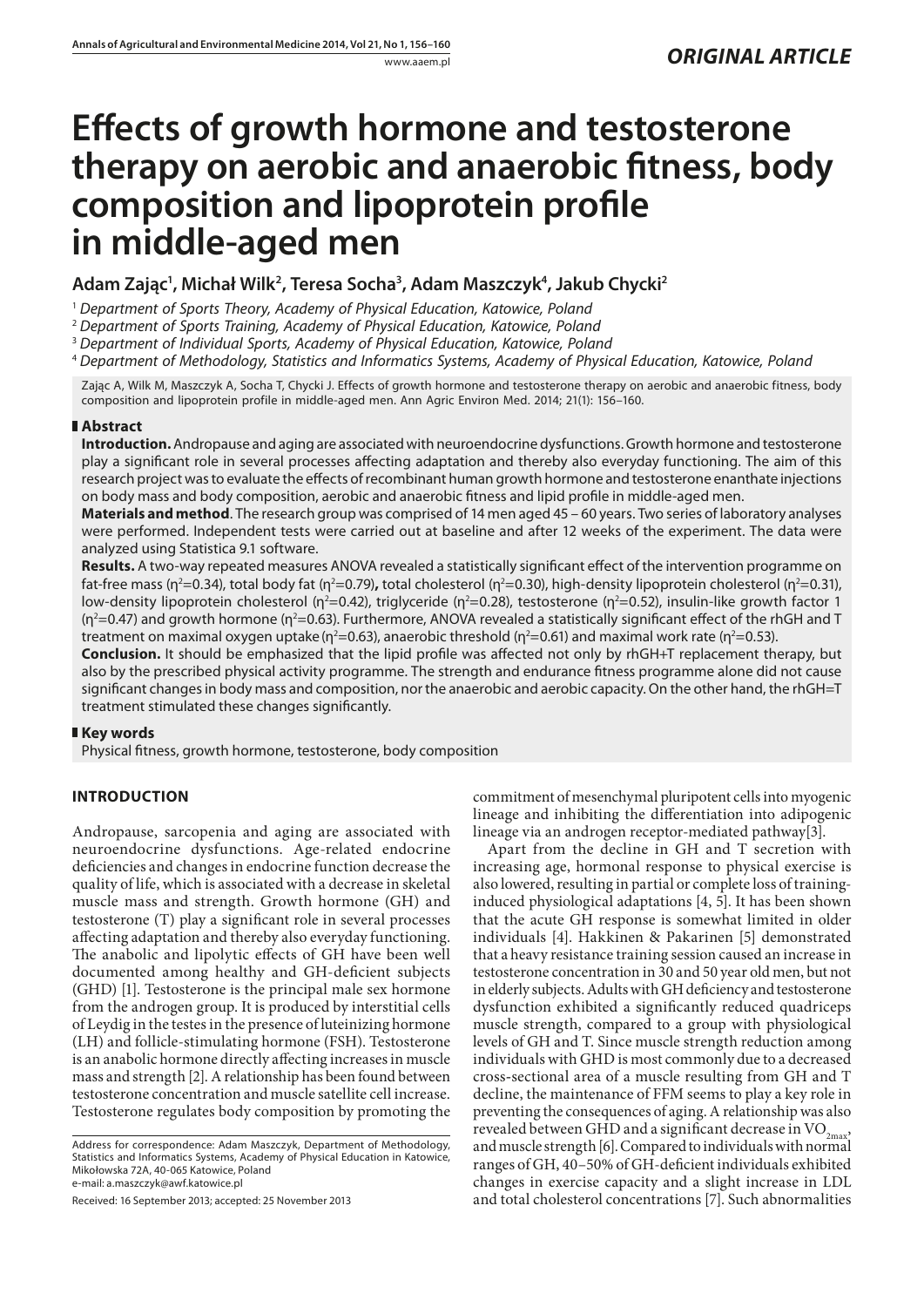underlie sarcopenia, insulin resistance, type 2 diabetes and cardiovascular disease. Prevention of age-related GH and T decline considerably slows down the aging process. As effort-related stimulation of GH or T secretion appears to be insufficient in elderly men, it is necessary to employ other methods of increasing GH and T concentrations. In healthy men, a 6-week testosterone therapy resulted in a body mass increase of 3–5 kg [8]. Testosterone inhibits triglyceride uptake and lipoprotein lipase activity. Similar to other androgens, testosterone has been shown to prevent or delay age-related cognitive impairment. Testosterone replacement for 12–24 weeks increased fat-free mass and muscle size in hypogonadal men by increasing protein synthesis and accretion [9]. Recombinant human growth hormone (rhGH) has also been shown to have noticeable effects. Salomon et al. [10] demonstrated that 6 months of growth hormone replacement (0.07 U per kilogram of body mass) caused mean lean body mass increase of 5.5 kg and fat mass decrease of 5.7 kg. Cuneo et al. [11] documented a rhGH-induced increase in lean tissue and skeletal muscle mass/strength in adults with human GH deficiency. Although GH administration to GH-deficient adults increases fat-free mass and decreases fat mass [11], earlier studies employing GH as a lipolytic agent in the treatment of obesity have been disappointing [12]. Both GH and T have been used in the treatment of andropause and to reduce changes associated with aging.

The aim of this research project was to evaluate the effects of recombinant human growth hormone and testosterone enanthate injections on body mass and body composition, aerobic and anaerobic fitness and lipid profile in middleaged men.

#### **MATERIALS AND METHOD**

The research group comprised 14 men aged 45 – 60 years. Inclusion criteria were: age (45–60 yrs.), BMI (25–33), TBF (23–30%), diagnosed andropause and no contraindications to the procedures in this study. The participants were randomly allocated to 2 groups, ie., experimental and control group (Tab. 1). The experimental group was subjected to rhGH and testosterone oenanthate injections over a period of 12 weeks. RhGH was administered daily in progressive doses of up to  $30\mu g/kg$  of body mass. T was given once a week at a dose of 100 mg. The control group were given a placebo during the entire study period. Prior to the study and during the investigations the participants were placed on a isocaloric mixed diet (55% carbohydrates, 20% proteins, 25% fats).

**Table 1.** Characteristics of the tested subjects

| Variables        | Experimental group <sup>a</sup><br>$(n=7)$ | Control group <sup>a</sup><br>$(n=7)$ |  |  |
|------------------|--------------------------------------------|---------------------------------------|--|--|
| Age [years]      | $48.36 \pm 2.50$                           | $49.21 + 3.50$                        |  |  |
| Body height [cm] | $184.0 + 4.00$                             | $187.0 + 4.00$                        |  |  |
| Body mass [kg]   | $99.03 + 14.02$                            | $99.54 + 7.24$                        |  |  |
| BMI [ $kg/m2$ ]  | $30.50 + 2.61$                             | $28.28 + 2.97$                        |  |  |
| TBF [kg]         | $26.08 + 8.63$                             | $20.82 + 5.86$                        |  |  |
| FFM [kg]         | $72.90 + 6.84$                             | $75.84 \pm 8.78$                      |  |  |
|                  |                                            |                                       |  |  |

a – mean value and standard deviation (SD), BMI – body mass index; TBF – Total body fat; FFM – fat-free mass; TBW – total body water

Two series of laboratory analyses were performed. Independent tests were carried out at baseline and after 12 weeks of the experiment.

Body mass and composition were determined between 08.00 – 09.00 using bioelectrical impedance analysis (InBody 220). Body mass index (BMI), body mass (BM), total body fat (TBF), fat-free mass (FFM) and total body water (TBW) were registered. 10-ml blood samples were collected for biochemical determinations of growth hormone (GH), testosterone (T) and insulin-like growth factor 1 (IGF-1). Triglyceride (TAG), total cholesterol (T-Ch), highdensity lipoprotein cholesterol (HDL-Ch) and low-density lipoprotein cholesterol (LDL-Ch) were also determined. Capillary blood samples were drawn to evaluate resting and post-exercise lactate concentrations (LA). GH concentrations were assayed by the the radioimmune method with a DSL-1900 IRMA diagnostic kit (Diagnostic System Laboratories, Webster, TX, USA). Serum IGF-1 concentrations were also determined utilizing an immunoradiometric assay (IRMA) kit (DSL-2800 Active IGF-1, Diagnostic System Laboratories, Webster, TX, USA). Serum testosterone concentrations were evaluated using the immunoradiometric method with a DSL-1900 kit.

**Test protocols.** The exercise test used in evaluation of anaerobic fitness was the 30-second Wingate protocol performed on a cycle ergometer, with resistance of 0.08 Nm/kg body mass. Prior to the test, all participants had a 5-minute warm-up at 100 W and a pedal cadence of approximately 70–80 revolutions per minute.

Following the warm-up, the 30-second test started, in which the objective was to reach the highest number of revolutions per minute in the shortest possible time, and to maintain the cadence as long as possible. After completion of the Wingate test, the cool-down resistance was set at 50W for 4 minutes. In order to determine lactate concentrations during rest and the 4th minute of the recovery, 1ml capillary blood samples were collected from fingertips.

The variables of maximal power –  $P_{max}$  (W/kg) and total work performed – Wt (J/kg) were registered by the Lode Ergometry Manager (LEM) software package.

In order to determine aerobic fitness, each participant performed a ramp ergocycle test  $(T_{20x1})$  (20W/1min) with the work load increasing linearly (0.33W per 1s). Each test started at a resistance of 40 W and individually adjusted pedal cadence and lasted until volitional exhaustion and  $VO_{2<sub>max</sub>}$  determination. Heart rate (HR), minute ventilation (VE), oxygen uptake  $(VO_2)$ , expired carbon dioxide  $(CO_2)$ , respiratory ratio (RER) and breath frequency (BF) were constantly monitored (MetaLyzer 3B‐ 2R, Cortex).

Maximal oxygen uptake  $\rm (VO_{2max})$  and maximal work rate (Wrmax – W) were registered using the Lode Ergometry Manager (LEM) software package. The anaerobic threshold (AT) was determined by the V-slope method. All tests were performed on an electromagnetically braked ergocycle Excalibur Sport (Lode).

**Training programme.** All subjects taking part in the research participated in a 12-week fitness programme. The 4-day-a-week training regimen included 2 days of strength training and 2 days of aerobic endurance exercise. The initial aerobic sessions consisted of 30-minute continuous pedaling on a stationary ergocycle at 70–75% HRmax. Every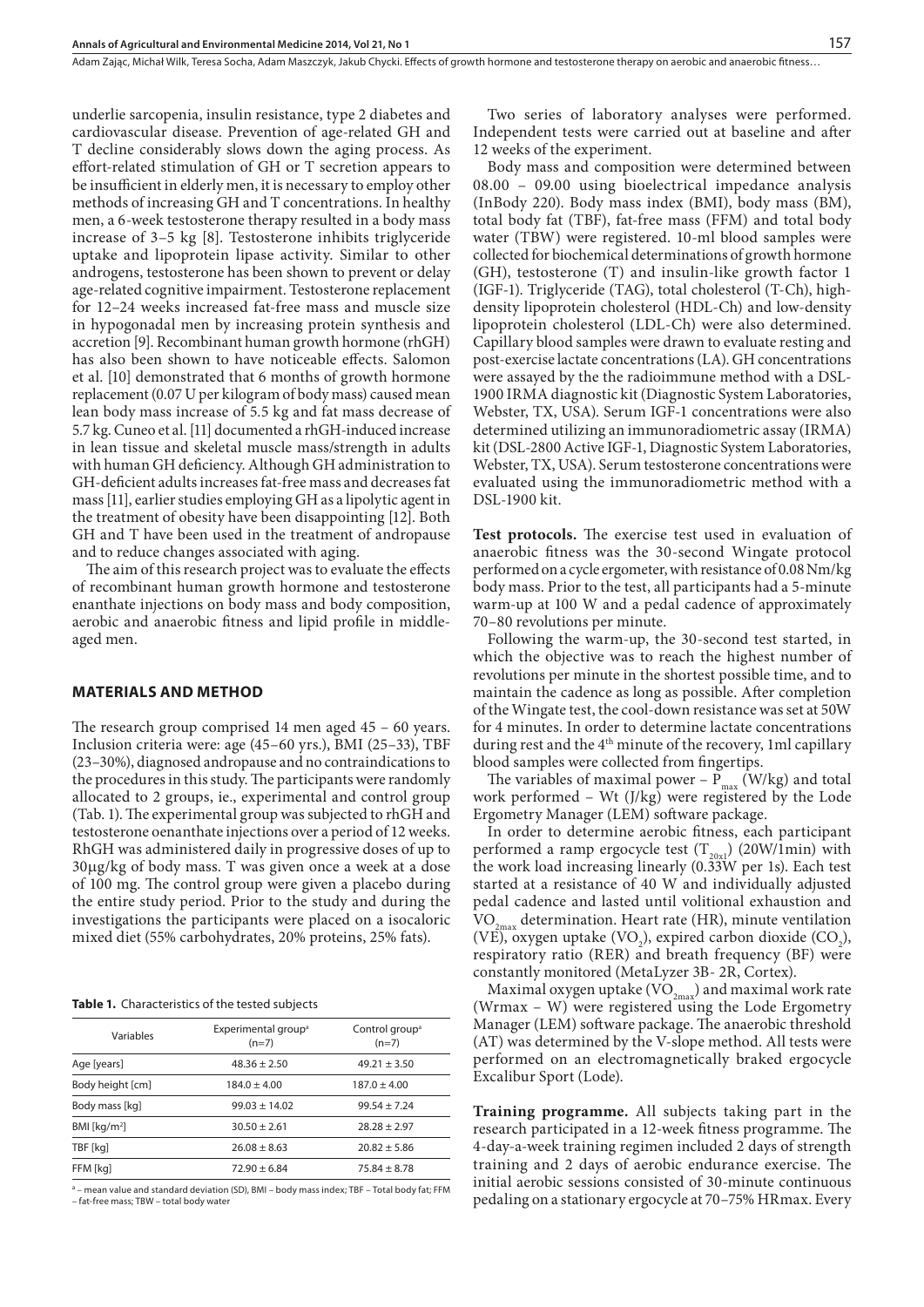**Table 3.** Lipoprotein profile and hormone concentrations before and after rhGH and T treatment with results of a two-way repeated measures ANOVA

Adam Zając, Michał Wilk, Teresa Socha, Adam Maszczyk, Jakub Chycki . Effects of growth hormone and testosterone therapy on aerobic and anaerobic fitness…

2 weeks, the volume of work was increased by 5 minutes, thereby reaching 60 minutes during the last 2 weeks of the experiment. The muscular endurance training was focused on a holistic approach and consisted of multijoint exercises, such as the bench press, lat pulldown, dumbbell biceps curl, barbell squats, barbell upright row, and military press The training loads were progressively increased from 3 sets of each exercise to 4 and 5 sets in the successive months of the experiment.

**Statistical analysis.** The data were analyzed using Statistica 9.1 software. The assumption of normality was verified using the Kolmogorov-Smirnov test. Comparison of the analyzed values before and after introduction of the experimental factor, was carried out with a two-way repeated measures ANOVA. When significant differences were found, Tukey's HSD *post-hoc* tests were used. The effect size  $(\eta^2)$  of each test was calculated for all analyses and classified according to Hopkins [13]. Statistical significance was set at *p<*0.05.

#### **RESULTS**

Table 2 presents the pre- and post-intervention values of body composition and body mass variables. A two-way repeated measures ANOVA revealed a statistically significant effect of the intervention on FFM ( $\eta^2$ =0.344) and TBF ( $\eta^2$ =0.791). No significant post-intervention differences were observed in BM (η<sup>2</sup>=0.151), TBW (η<sup>2</sup>=0.094) and BMI (η<sup>2</sup>=0.114). Thus, FFM significantly increased while TBF decreased in comparison to the pre-intervention levels.

**Table 2.** Pre- to post-intervention changes in body composition and body mass, and results of a two-way repeated measures ANOVA

| Variables  | Group   | Before (rhGH and<br>T) X±SD | After (rhGH and T)<br>$X \pm SD$ | F      | р     |
|------------|---------|-----------------------------|----------------------------------|--------|-------|
| BM (kg)    | l exp   | $99.03 \pm 14.02$           | $97.40 \pm 13.72$                |        |       |
|            | II cont | $99.54 + 7.24$              | $99.38 \pm 3.57$                 | 1.151  | 0.121 |
| TBF (kg)   | l exp   | $26.08 \pm 8.63$            | $23.40 \pm 8.74$                 |        | 0.015 |
|            | Il cont | $20.82 + 5.86$              | $20.22 + 5.93$                   | 79.941 |       |
| FFM (kg)   | l exp   | $72.90 \pm 6.84$            | $74.92 \pm 5.46$                 |        | 0.008 |
|            | Il cont | $85.84 + 8.78$              | $84,77 \pm 8.26$                 | 9.481  |       |
| TBW (kg)   | l exp   | $53.65 + 4.96$              | $54.62 + 4.09$                   |        | 0.790 |
|            | Il cont | $62.74 + 6.16$              | $61.71 \pm 14.39$                | 0.073  |       |
| <b>BMI</b> | l exp   | $30.50 \pm 3.54$            | $27.80 \pm 2.61$                 |        |       |
|            | Il cont | $28.28 \pm 3.07$            | $27.64 \pm 3.14$                 | 1.250  | 0.270 |

Table 3 presents pre- and post-intervention values of the biochemical variables under analysis. A two-way repeated measures ANOVA revealed statistically significant effect of the intervention programme on the following variables: T-Ch ( $\eta^2$ =0.301), HDL-Ch ( $\eta^2$ =0.314), LDL-Ch ( $\eta^2$ =0.415), TAG  $(\eta^2=0.284)$ , T  $(\eta^2=0.521)$ , IGF-1  $(\eta^2=0.474)$ , GH  $(\eta^2=0.631)$ .

The Tukey's HSD post-hoc test revealed a statistically significant decrease of T-Ch (p=0.028) and increases in HDL-Ch (p=0.001), LDL-Ch (p=0.001), TAG (p=0.041), T  $(p=0.001)$ , IGF-1 (p=0.006) and GH (p=0.001).

Table 4 presents pre- and post-intervention values of physical fitness related variables. A two-way repeated measures ANOVA revealed a statistically significant effect of

| Variables       | Group   | Before (rhGH<br>and T) $X \pm SD$ | After (rhGH and T)<br>$X+SD$ | F      | p     |
|-----------------|---------|-----------------------------------|------------------------------|--------|-------|
| T-Ch (mg/dl)    | l exp   | $216.46 + 26.92$                  | $184.41 \pm 21.25$           |        | 0.025 |
|                 | Il cont | $196.42 + 26.85$                  | $192.36 + 15.89$             | 5.927  |       |
| HDL-Ch (mg/dl)  | l exp   | $74.52 \pm 16.43$                 | $84.15 + 19.78$              |        | 0.015 |
|                 | Il cont | $68.90 + 4.33$                    | $65.57 + 4.30$               | 7.169  |       |
| LDL-Ch (mg/dl)  | l exp   | $114.82 + 29.05$                  | $101.65 + 27.06$             |        | 0.021 |
|                 | Il cont | $127.63 + 11.35$                  | $128.78 + 8.75$              | 12.231 |       |
| TAG (mg/dl)     | l exp   | $136.03 \pm 58.20$                | 122.12+50.64                 |        | 0.043 |
|                 | Il cont | $113.38 + 27.82$                  | $115.91 + 26.84$             | 3.729  |       |
| GH (ng/ml)      | l exp   | $0.49 + 0.16$                     | $2.05 + 0.86$                |        | 0.001 |
|                 | Il cont | $0.58 + 0.14$                     | $0.57 \pm 0.12$              | 23.261 |       |
| $IGF-1$ (ng/ml) | l exp   | $184.45 + 38.57$                  | $219.25 + 27.23$             |        | 0.001 |
|                 | Il cont | $191.98 + 25.87$                  | $191.57 + 23.85$             | 13.25  |       |
| T (nmol/l)      | l exp   | $13.80 \pm 3.81$                  | $26.47 + 7.96$               |        | 0.002 |
|                 | Il cont | $17.88 \pm 5.14$                  | $17.64 \pm 4.01$             | 18.510 |       |
|                 |         |                                   |                              |        |       |

**Table 4.** Aerobic and anaerobic fitness before and after the rhGH and T treatment and results of a two-way repeated measures ANOVA

|                                       | Variables                                    | Group   | <b>Before</b><br>(rhGH and T)<br>$X+SD$ | After<br>(rhGH and T)<br>$X+SD$ | F       | p     |
|---------------------------------------|----------------------------------------------|---------|-----------------------------------------|---------------------------------|---------|-------|
| Changes<br>in<br>aerobic<br>fitness   | $\mathsf{VO}_{\mathsf{2max}}$<br>(ml/min/kg) | l exp   | $35.88 + 5.45$                          | $40.27 \pm 6.09$                | 32.60   | 0.002 |
|                                       |                                              | Il cont | $35.10 + 6.65$                          | $35.84 + 6.23$                  |         |       |
|                                       | AT(W)                                        | l exp   | $172.33 + 23.23$                        | $190.67 \pm 30.02$              | 22.60   | 0.005 |
|                                       |                                              | Il cont | $161.00 + 23.13$                        | $162.14 \pm 21.59$              |         |       |
|                                       | WRmax (W)                                    | l exp   | $290.50 + 32.79$                        | $308.55 + 25.74$                | - 18.44 | 0.021 |
|                                       |                                              | Il cont | $275.56 \pm 27.75$                      | $275.11 + 29.27$                |         |       |
| Changes<br>in<br>anaerobic<br>fitness | Wt (J/kg)                                    | l exp   | $200.85 \pm 31.79$                      | $210.27 + 33.09$                | 1.99    | 0.061 |
|                                       |                                              | Il cont | $198.44 \pm 27.75$                      | $198.48 + 26.77$                |         |       |
|                                       | Pmax<br>(W/kg)                               | l exp   | $16.22 \pm 3.85$                        | $17.23 + 3.70$                  | 1.73    | 0.068 |
|                                       |                                              | Il cont | $15.02 \pm 1.62$                        | $15.37 \pm 1.68$                |         |       |
|                                       | LA 4min<br>(mmol)                            | l exp   | $7.61 \pm 0.81$                         | $8.17 \pm 1.17$                 | 1.68    | 0.072 |
|                                       |                                              | Il cont | $7.39 + 0.72$                           | $7.40 \pm 0.80$                 |         |       |

the rhGH and T treatment on  $VO_{2max}(\eta^2=0.631)$ , AT  $(\eta^2=0.611)$ and WRmax ( $\eta^2$ =0.531) while no statistically significant postintervention differences were observed in Wt  $(\eta^2=0.128)$ , Pmax (η<sup>2</sup>=0.108) and LA (η<sup>2</sup>=0.105). The Tukey's HSD *posthoc* test revealed a statistically significant increase in VO2<sub>max</sub>  $_{p=0.002}$ ), AT (p=0.005) and Wrmax (p=0.013).

#### **DISCUSSION**

Both GH and T stimulate protein synthesis and may exert an anabolic effect, thus potentially limiting muscle atrophy and other unfavourable changes in older individuals. Changes in BM, FFM and TBF resulting from rhGH alone, testosterone alone and combined rhGH+T have been mentioned in numerous reports [11, 14, 15, 16]. Rudman et al. [17] used rhGH for 6 months and revealed an 8.8% increase in lean body mass, yet most likely the noticeable gain in FFM resulted from rhGH-induced water-sodium retention rather than actual FFM increase [18].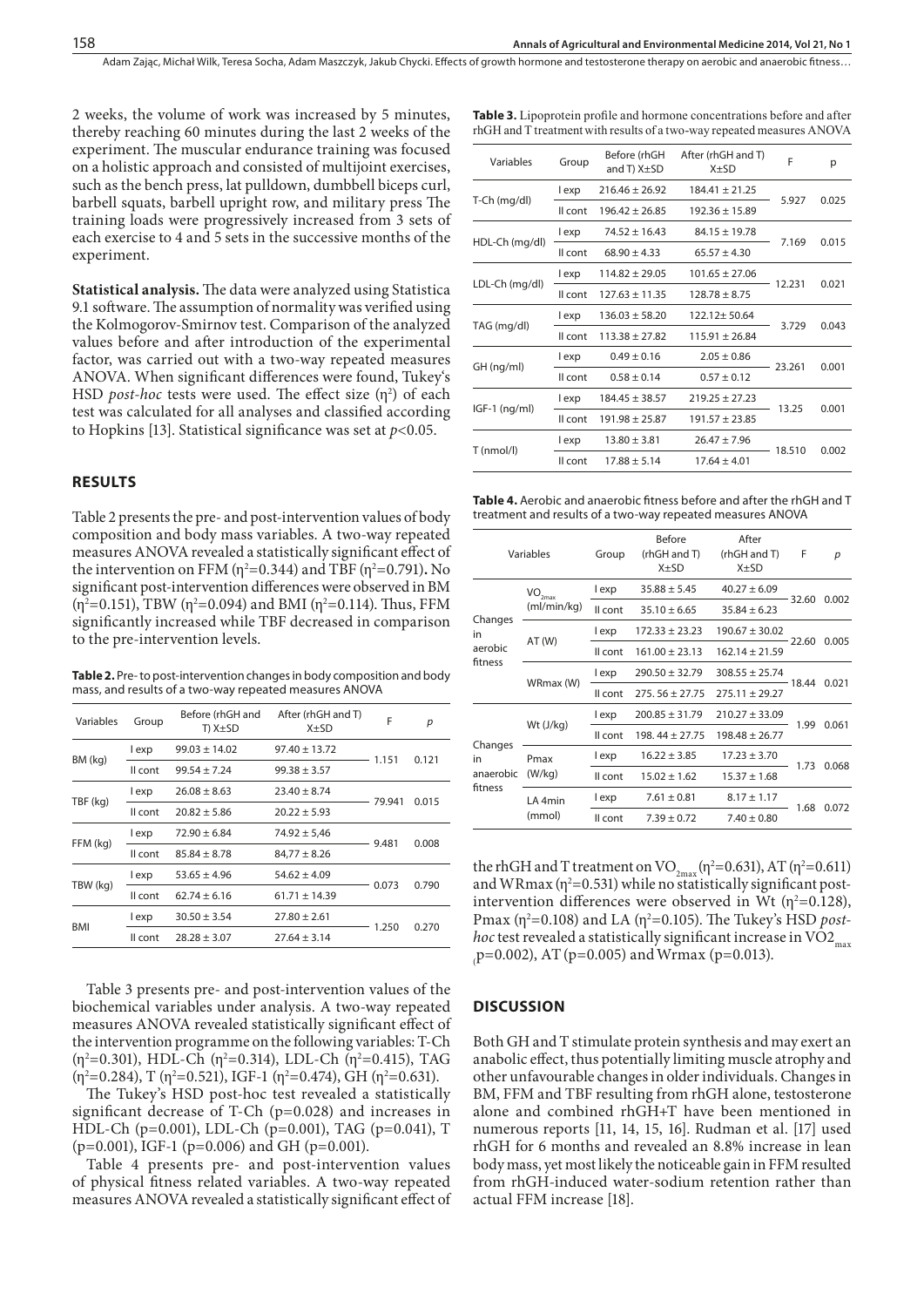In order to eliminate data misinterpretation in the presented study, not only BM, FFM and TBF were analysed, but also TBW. The experimental group receiving rhGH and T exhibited a significant increase of FFM and a decrease in TBF. No significant changes were observed regarding BM and TBW. TBF and FFM changes related to hormone replacement therapy usually occur during the first 6 months. The rhGH alone, T alone, and, a more effective combination of rhGH+T lead to changes in body composition [11], as confirmed by a number of investigations in which several very advantageous changes in FFM and TBF were found. Following a long-term rhGH replacement therapy, Chihara et al. [16] revealed a 8.9% decrease in TBF in men compared to a placebo group. It might be of interest that after 24 and 48 weeks of rhGH treatment, overall changes in LBM, BFM and IGF-1 SD score were small, with no significant differences compared to the placebo participants. These results indicate that following a period during which rhGH replacement therapy does exert its metabolic effects, GH activity stabilizes and therapy outcome becomes reduced.

The presented study did not reveal any significant change in BM, which is consistent with the results of Jorgensen et al. [19], who did not observe significant post-rhGH changes in body mass, but did report significant alterations in body composition. The fact of this result having been reached on rhGH replacement alone may suggest that a TBF decrease found in the presented study may also have resulted from the rhGH treatment. There are reports indicating that T or GH replacement alone may cause changes in both body mass and body composition [15]. Testosterone and its therapeutic concentrations seem to exert a particularly noticeable effect on BM. Similar to our findings, Friedl et al. [14] did not find body mass changes in middle-aged men who received testosterone enanthate (TE) at a dose of 100mg/wk. Significant increases were observed only for men receiving a dose of 300mg/wk. Contrary results were presented by Griggs et al. [9], who showed no significant increase in muscle fibre diameter after 6 weeks of testosterone enanthate treatment.

The presented findings regarding the effects of combined rhGH+T therapy are consistent with the findings of Blackman et al. [20] who noted a decrease in TBF and an increase of FFM. Most of the effects of rhGH on FFM are mediated by increased production of IGF-1, which was previously observed by Yarasheski et al. [21]. An IGF-1 increase during rhGH replacement was also found in the current study. IGF-1 enhances amino acid uptake, promotes mRNA transcription and translation, possibly inhibits proteolysis, increases the number of muscle cell nuclei and stimulates muscle hypertrophy [22]. Both rhGH replacement as well as combined rhGH+T treatment result in a significant elevation of IGF-1 levels; thus, the role of this factor in fat-free mass increase cannot be unequivocally determined. A 4-week testosterone therapy administered to elderly men produced serum concentrations equal to those of younger men, increased mRNA concentrations of IGF-1 and decreased mRNA concentrations of insulin-like growth factor binding protein-4 [15]. These findings seem to confirm that increasing testosterone concentrations in elderly men increases skeletal muscle protein synthesis and strength, and that this increase may be mediated by stimulation of the intramuscular IGF-1 system.

The subjects from the experimental group received rhGH and T injections, while all subjects taking part in the research project participated in a specifically designed physical fitness programme. Enhanced GH and T secretions in response to resistance training suggests that the latter might promote beneficial changes in body mass and composition. The subjects selected for this experiment were regularly engaged in different forms of physical exercise prior to enrolment; thus, the physical activity programme used in the study was a continuation of their healthy lifestyle. Yarasheski et al. [21] hypothesized that heavy-resistance exercise training in older men combined with rhGH replacement would enhance muscle protein anabolism. However, increments in the rate of muscle protein synthesis were similar in the rhGH and placebo groups. These observations suggest that resistance exercise alone is capable of improving muscle strength and anabolism which seems consistent with the presented findings since only rhGH+T participants exhibited significant changes in body mass composition including FFM. In the study of Bhasin et al. [2], increases in lean body mass were 6.1 and 3.2 kg in the steroid-treated groups with and without resistance exercise, respectively. In the current study, the experimental group with rhGH+T treatment combined with resistance training showed significant increases in aerobic and anaerobic fitness, i.e., both  $VO_{2max}$  and WRmax were increased. It seems that the improvement of aerobic fitness variables in the presented study (group I) was mainly due to testosterone therapy and the physical fitness programme. This seems consistent with the findings of Rodriguez-Arnao et al. [23], whose data support the concept that GH therapy alone, in the absence of an exercise programme, may increase the amount of lean tissue, but not the quality or functional capacity of this tissue. Similar results were reported by Blackman et al. [20], who compared the effects of growth hormone and sex steroids alone to those of rhGH+T. The authors suggested that an increase in aerobic fitness resulting from rhGH+T injections might be associated with a relationship between  $\rm VO_{2max}$  and FFM. They concluded that an increase in  $VO_{2<sub>max</sub>}$  was caused by an FFM gain and not by cardiac output. Observations in the presented study seem to confirm these findings since significant FFM and  $VO_{2m}$ increases were only found in rhGH+T participants engaged in the resistance and endurance training programme.

Numerous researchers reported that rhGH treatment resulted in the improvement of both aerobic and anaerobic capacities [6]. The current investigations demonstrated a significant increase in anaerobic capacity (Wt – J/Kg), while no significant differences were found between in the anaerobic power  $(P_{\text{max}})$  of the experimental and control groups. The improvement in anaerobic fitness might have resulted from enhanced glycolysis and a statistically significant increase in FFM. Several research projects investigating the effects of androgen administration on muscular strength and power reported a beneficial influence of GH and T [2]. Muscle strength gain, and, in particular, a significant increase in FFM observed in the presented study, should have resulted in a increased  $P_{max}$ . This, however, was not found due to the lack of exercises enhancing muscle power production. As an anaerobic fitness variable,  $\mathrm{P}_{\mathrm{max}}$  is significantly correlated with muscular and neural adaptations, which become compromised in the aging process [24].

The aging process is inevitably associated with unfavourable changes in the lipid profile, which increase the risk of coronary heart disease. Unbalanced concentrations of total and LDL-cholesterol, triglycerides and apolipoprotein B are